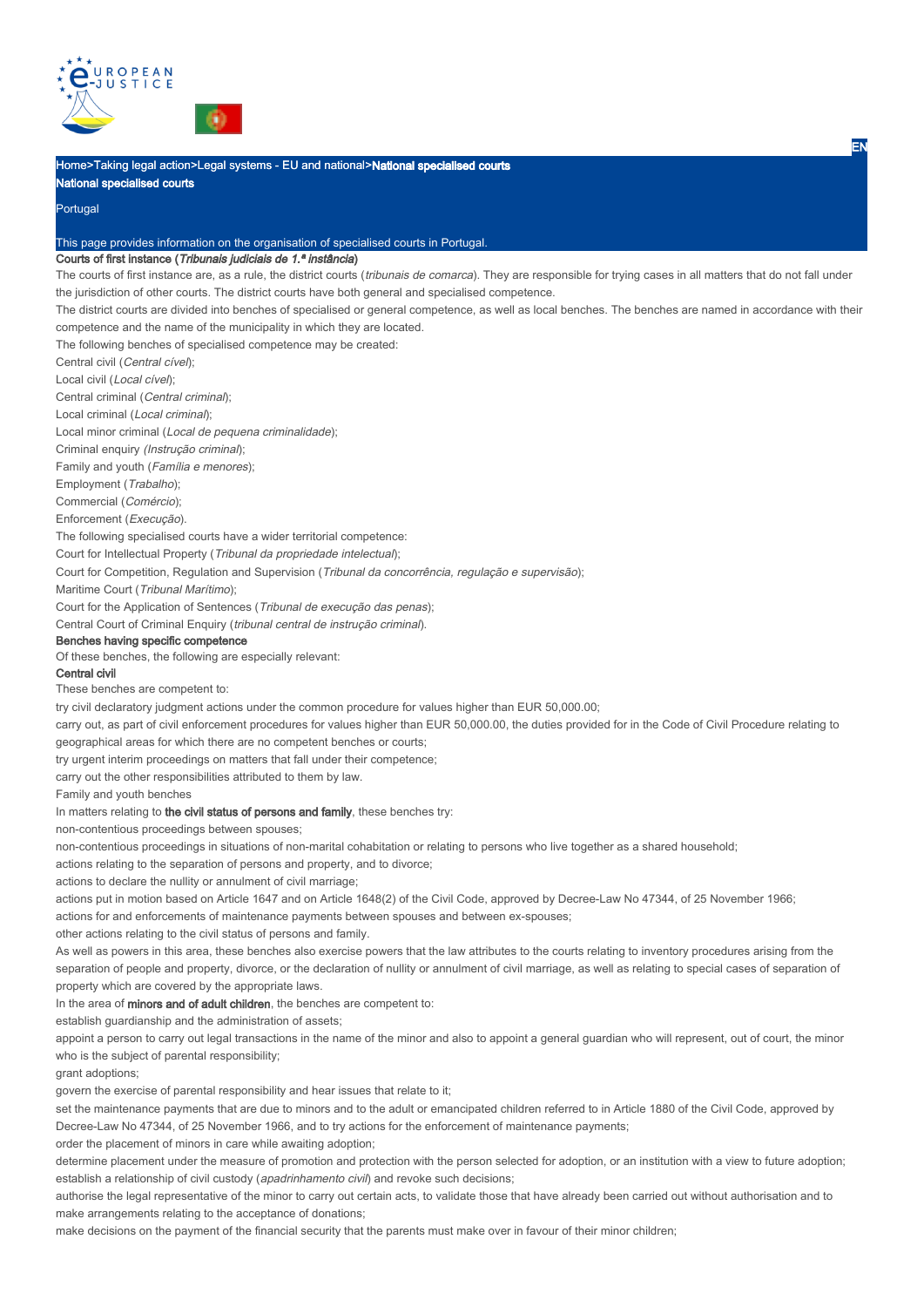determine the total or partial prohibition of, and establish limits to, the exercise of parental responsibility as provided for in Article 1920 of the Civil Code, approved by Decree-Law No 47344, of 25 November 1966;

carry out the official determination of maternity and paternity, and try challenges and investigations relating to issues of maternity and paternity;

decide, when the parents are in disagreement, on the first name and family name of the minor.

In addition to the competences in this area, the benches are also responsible for:

where quardianship or the administration of assets exists, determining the remuneration of the quardian or administrator; hearing and determining the release, resignation or removal of the guardian, the administrator or the member of the family council; demanding and evaluating the accounts, authorising the substitution of the legal mortgage and determining the reinforcement and the replacement of the security provided; and appointing a special guardian to represent the minor out of court;

appointing a special guardian who will represent the minor in all guardianship proceedings;

changing, revoking and reviewing the adoption; demanding and evaluating the accounts of the adopter and stipulating the amount of money from income that is to be spent on maintenance of the adoptee;

deciding on the increase to and the substitution of the security provided in favour of minor children;

demanding and evaluating the accounts that the parents must provide;

deciding on any other matters relating to the procedures referred to in the previous paragraphs[a) to  $m$ ].

In relation to matters of educational guardianship and of protection, the courts are responsible for:

trying promotion and protection proceedings;

applying measures of promotion and protection and monitoring their implementation when required, whenever a child or young person is in a situation of risk and when intervention by the protection committee is not applicable;

carrying out the jurisdictional acts required for the investigation of educational guardianship;

evaluating the facts that qualify as crimes under the law, carried out by minors between the ages of 12 and 16, with a view to the application of measures of guardianship;

implementing and reviewing measures of guardianship;

declaring the termination or removal of measures of guardianship;

hearing appeals against decisions applying disciplinary measures on minors who are the subject of custodial orders.

## Employment benches

These hear, in civil matters and others, the questions that arise from employer-employee relationships and from relationships established with a view to the signing of contracts of employment, relating to accidents at work and occupational illnesses, of contracts that are comparable under the law to employment contracts, and of apprenticeship and traineeship contracts, as well as questions relating to strike-related civil issues.

Commercial benches

#### These benches try:

insolvency proceedings and special restructuring measures;

actions to declare the non-existence, nullity and rescission of memoranda and articles of association;

actions relating to the exercise of company rights;

actions for the suspension or cancellation of company resolutions;

actions for the judicial winding-up of companies;

actions for the winding-up of companies created under the European Company Statute (ECS);

actions for the winding-up of holding companies;

actions referred to in the Code of Company Registration;

actions for the winding-up of credit institutions and finance companies.

They are also responsible for judging challenges to orders made by the registrars of company registry offices, as well as challenges to the decisions made by registrars as part of the administrative procedures carried out for the winding-up or liquidation of companies.

#### Enforcement benches

These benches are responsible for civil enforcement procedures as laid down in the Code of Civil Procedure, except those cases attributed to the Court for Intellectual Property, the Court for Competition, Regulation and Supervision, the Maritime Court, family and youth benches, employment benches and commercial benches. Enforcement benches also deal with the enforcement of judgments given in criminal proceedings that, under the terms of the law of criminal procedure, should not be dealt with in a civil court.

## Courts with wider territorial competence

## Courts for Intellectual Property

hear issues relating to:

actions in which the cause of action relates to copyright and connected rights;

actions in which the cause of action relates to industrial property, in any of the modalities provided for by law;

actions of invalidation and annulling of patents, supplementary protection certificates, utility models and topographies of semiconductor products provided for in the Code of Industrial Property (Código da Propriedade Industrial) and other applicable legislation, as well as requests for the declaration of the invalidation or annulling of registrations of drawings or models, brands, logotypes, rewards, designations of origin and geographical indications that are the

subject of counter-claim proceedings;

appeals against decisions made by the National Industrial Property Institute (*Instituto Nacional da Propriedade Industrial, I. P. - INPI, I. P.*) which grant or reject any type of industrial property rights or decisions relating to transfers, licences or declarations of obsolescence, or to any other acts that affect, modify or extinguish rights of industrial property;

the appeal and review of the decisions, or of any other measures that may legally be challenged, made by the National Industrial Property Institute in cases relating to infringements and fines;

declaratory judgment actions in which the cause of action relates to Internet domain names;

appeals against decisions made by the Foundation for National Scientific Analysis (*Fundação para a Computação Científica Nacional*), which is the competent authority responsible for registering, rejecting or renewing .pt domain names;

actions in which the cause of action relates to companies or company names;

appeals against decisions made by the Institute of Records and Notaries (*Instituto dos Registos e do Notariado, I. P. - IRN, I. P.*) relating to the admissibility of companies and trading names under the legal framework of the National Register of Legal Entities (Registo Nacional de Pessoas Coletivas);

actions in which the cause of action relates to the practice of acts of unfair competition or of the infringement of trade secrets related to industrial property;